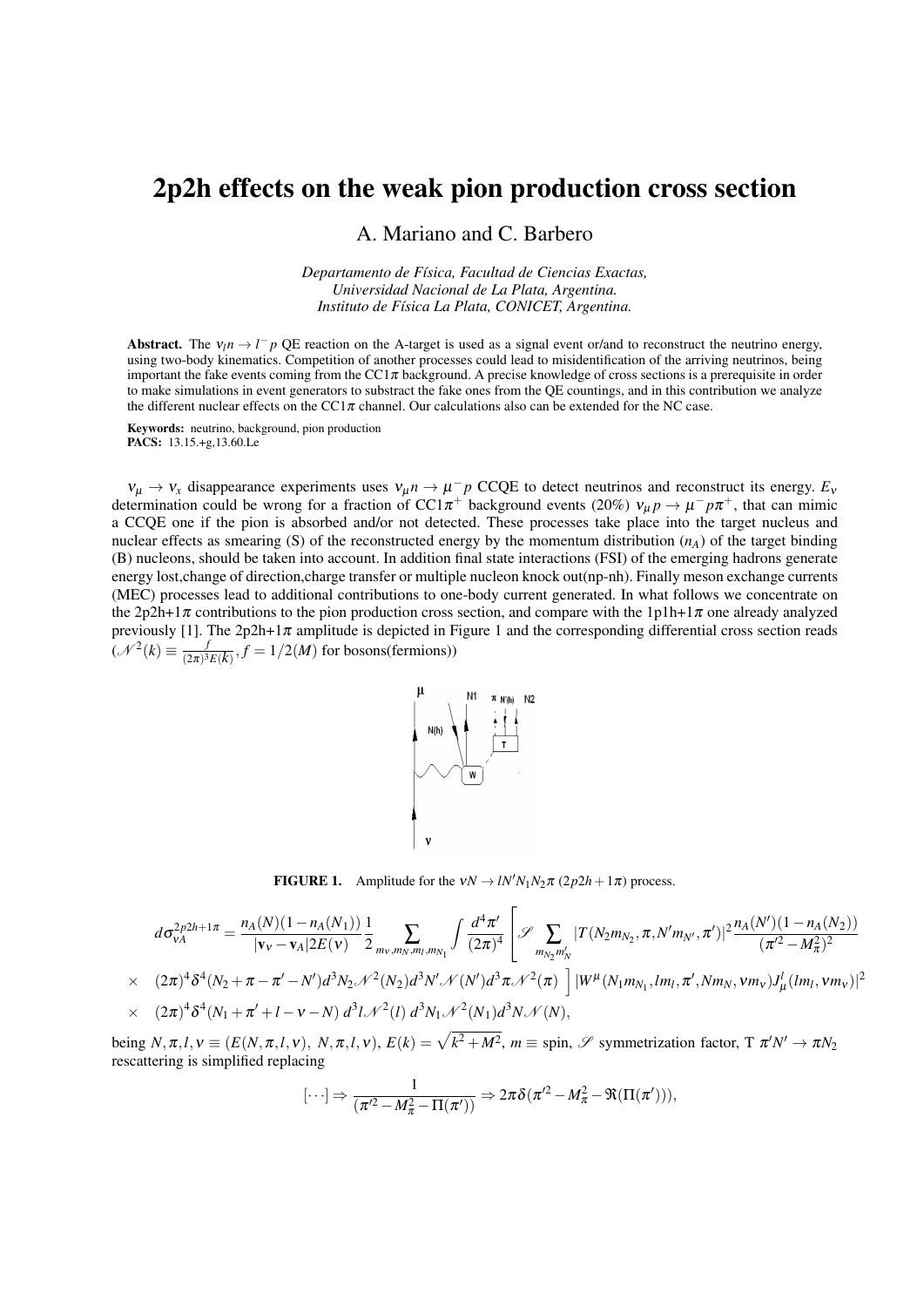as shown in Figure 2.



**FIGURE 2.** Simplification to calculate  $\pi' N'(h)$  rescattering.

Figure 3 shows results for the total  $CC1\pi^+$  cross section and the gradual effect of the B, S and FSI within the 1p1h+1 $\pi$  configuration space. Also the results for B+S+FSI in the 2p2h+1 $\pi$  one and full 1p1h+2p2h+1 $\pi$  one are shown. They are also shown for the differential cross section in Figure 4.B effects are considered within the Relativistic Hartree approximation (RHA) of QHD I [2], for N and ∆ using universal couplings. *n<sup>A</sup>* is obtained from a perturbative approach in nuclear matter within a 2p2h+4p4h configuration space[3]. FSI on nucleons is taken (Toy model !) through the RHA effective fields also for final N, while for pions we use the Eikonal approach[4].



FIGURE 3. Up: Total  $1\pi^+$  cross section compared with MiniBooNE data (see[1]). Down:  $1\pi^+$  production differential cross section.

We conclude that 2p2h contribution is important and comparable to the 1p1h one. In the  $\pi^0$  channel results are not so good in reproducing the data and nonresonant contributions and charge exchange terms should be included in the rescattering amplitude. Finally, MEC should be included at the same time that 2p2h contributions in order to have a more real estimation.

## ACKNOWLEDGMENTS

The assistance of A.M. to the NuFACT 2012 was supported by the UNLP under the fellowship for trips 2012.